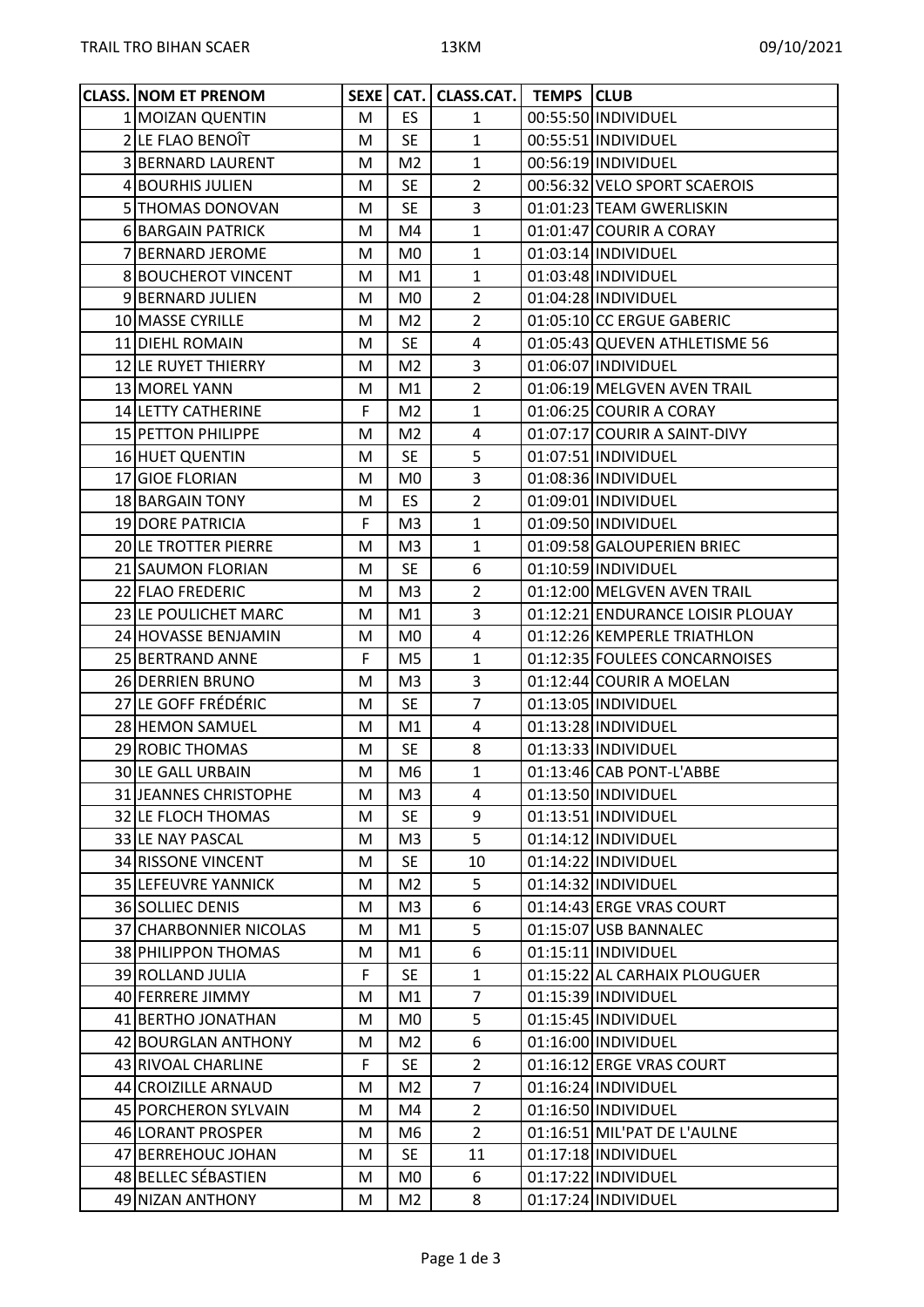| <b>CLASS. NOM ET PRENOM</b> |             |                | SEXE   CAT.   CLASS.CAT.   TEMPS   CLUB |                                        |
|-----------------------------|-------------|----------------|-----------------------------------------|----------------------------------------|
| 50 OLLIVIER ANTOINE         | M           | <b>SE</b>      | 12                                      | 01:17:32 TRI LOUARN                    |
| 51 GUILLOU DANIEL           | M           | M <sub>2</sub> | 9                                       | 01:18:03 JOGGEURS DU BEFFROI CONCARNE  |
| 52 DAERON PASCAL            | М           | M3             | $\overline{7}$                          | 01:18:16 EN AVANT SCAER                |
| 53 FERRERE LAURENT          | M           | <b>SE</b>      | 13                                      | 01:18:52 INDIVIDUEL                    |
| 54 LAHUEC FRANCK            | M           | M1             | 8                                       | 01:19:08 INDIVIDUEL                    |
| 55 FUSTER GREG              | м           | M0             | $\overline{7}$                          | 01:19:37 JOELETTE LES KORRIGANS        |
| 56 HERVE PHILIPPE           | м           | M <sub>2</sub> | 10                                      | 01:20:25 GALOUPERIEN BRIEC             |
| 57 MORFOISSE DELPHINE       | F           | M <sub>2</sub> | $\overline{2}$                          | 01:20:29 EA PAYS DE BROCELIANDE        |
| 58 LENNON NICOLAS           | м           | M1             | 9                                       | 01:20:44 INDIVIDUEL                    |
| 59 PLOUGASTEL LOIG          | м           | M0             | 8                                       | 01:21:53 QUIMPER FOOTING LOISIRS       |
| 60 BRIONNE SÉBASTIEN        | M           | M <sub>2</sub> | 11                                      | 01:22:38 ERGE VRAS COURT               |
| 61 BOEDEC YVES              | M           | M5             | $\mathbf{1}$                            | 01:23:32 COURIR A CORAY                |
| 62 VIEZ ANITA               | $\mathsf F$ | M <sub>2</sub> | $\overline{3}$                          | 01:23:48 ROSPORDEN OXYGENE             |
| 63 ROZAS ALVAREZ MARIE-ODIL | F           | M <sub>2</sub> | $\overline{4}$                          | 01:24:03 INDIVIDUEL                    |
| 64 BOURHIS MARTIN           | M           | <b>SE</b>      | 14                                      | 01:24:05 INDIVIDUEL                    |
| 65 ROPERT JULIE             | F           | M0             | $\mathbf{1}$                            | 01:24:25 MACADAM PONT-SCORFF           |
| 66 ANDRO ERIC               | M           | M <sub>3</sub> | 8                                       | 01:24:26 INDIVIDUEL                    |
| 67 PENNANEAC'H CHRISTIAN    | м           | M <sub>5</sub> | $\overline{2}$                          | 01:24:36 TSA ROSPORDEN                 |
| 68 SILVER ROY               | М           | M6             | 3                                       | 01:24:46 MIL'PAT DE L'AULNE            |
| 69 GLOAGUEN VÉRONIQUE       | F           | M3             | $\overline{2}$                          | 01:25:23 ERGE VRAS COURT               |
| 70 BEUGUEL MARC             | M           | M4             | 3                                       | 01:25:54 GALOUPERIEN BRIEC             |
| 71 MALVOISIN SOPHIE         | F           | M <sub>3</sub> | 3                                       | 01:26:02 JOGGERS DE LA LAITA GUIDEL    |
| 72 LE GOFF CLAUDE           | M           | M5             | 3                                       | 01:26:03 ERGE VRAS COURT               |
| 73 MAUGARD FABIEN           | м           | M1             | 10                                      | 01:26:30 RUNNING VAL D HYROME          |
| 74 JAOUEN RENÉ              | м           | M5             | 4                                       | 01:26:35 ERGE VRAS COURT               |
| 75 NOEL KARINE              | F           | M <sub>2</sub> | 5                                       | 01:26:45 AER SPORTS LOISIRS LE CROISTY |
| 76 LE GRAND THIERRY         | M           | M4             | $\overline{4}$                          | 01:26:53 MIL'PAT DE L'AULNE            |
| 77 MAGUER CHANTAL           | F           | M <sub>2</sub> | 6                                       | 01:26:58 GALOUPERIEN BRIEC             |
| 78 LANNUZEL STÉPHANE        | M           | M3             | 9                                       | 01:26:59 INDIVIDUEL                    |
| 79 LE GRATIET SANDRINE      | F           | M <sub>0</sub> | $\overline{2}$                          | 01:26:59 COURIR A CHATEAULIN           |
| 80 COUSTANS DIDIER          | М           | M5             | 5                                       | 01:27:34 ERGE VRAS COURT               |
| 81 KERNINON SEVERINE        | F           | M1             | $\mathbf{1}$                            | 01:28:23 INDIVIDUEL                    |
| 82 MARC CYRILLE             | M           | M <sub>2</sub> | 12                                      | 01:28:35 INDIVIDUEL                    |
| 83 JAMBOU FLORENCE          | F           | M4             | $\mathbf{1}$                            | 01:28:51 RELAYEURS DE COATLOC'H        |
| 84 BOURVIC NICOLAS          | M           | M0             | 9                                       | 01:29:10 INDIVIDUEL                    |
| 85 TROALEN LAETITIA         | F           | M1             | $\overline{2}$                          | 01:29:52 GOURIN TRIATHLON              |
| 86 LE FUR ALBERT            | М           | M6             | 4                                       | 01:30:40 MIL'PAT DE L'AULNE            |
| 87 RAPHALEN TRISTAN         | М           | M3             | 10                                      | 01:30:51 INDIVIDUEL                    |
| 88 KERVIEL MICHEL           | M           | M4             | 5                                       | 01:31:13 ERGE VRAS COURT               |
| 89 PASCOU LUC               | M           | M4             | 6                                       | 01:31:19 INDIVIDUEL                    |
| 90 GOEMAN LUCIE             | F           | <b>SE</b>      | $\overline{3}$                          | 01:31:54 INDIVIDUEL                    |
| 91 FAVENNEC YVES            | М           | M6             | 5                                       | 01:32:40 INDIVIDUEL                    |
| 92 CARIOU JEAN PATRICK      | M           | M6             | 6                                       | 01:33:10 FOULEES VARZECOISES           |
| 93 LE MEUR STEPHANIE        | F           |                | $\overline{7}$                          | 01:33:38 GALOUPERIEN BRIEC             |
|                             |             | M <sub>2</sub> |                                         |                                        |
| 94 POSTEC YOUNN             | М           | <b>SE</b>      | 15                                      | 01:33:56 INDIVIDUEL                    |
| 95 BOUIC GÈRARD             | M           | M6             | $\overline{7}$                          | 01:34:46 TSA ROSPORDEN                 |
| 96 RIO JEAN LUC             | M           | M4             | $\overline{7}$                          | 01:36:48 COURIR A MOELAN               |
| 97 JAMBOU ELISE             | F           | <b>SE</b>      | 4                                       | 01:37:13 INDIVIDUEL                    |
| 98 JOSA PAULINE             | F           | <b>SE</b>      | 5                                       | 01:37:14 INDIVIDUEL                    |